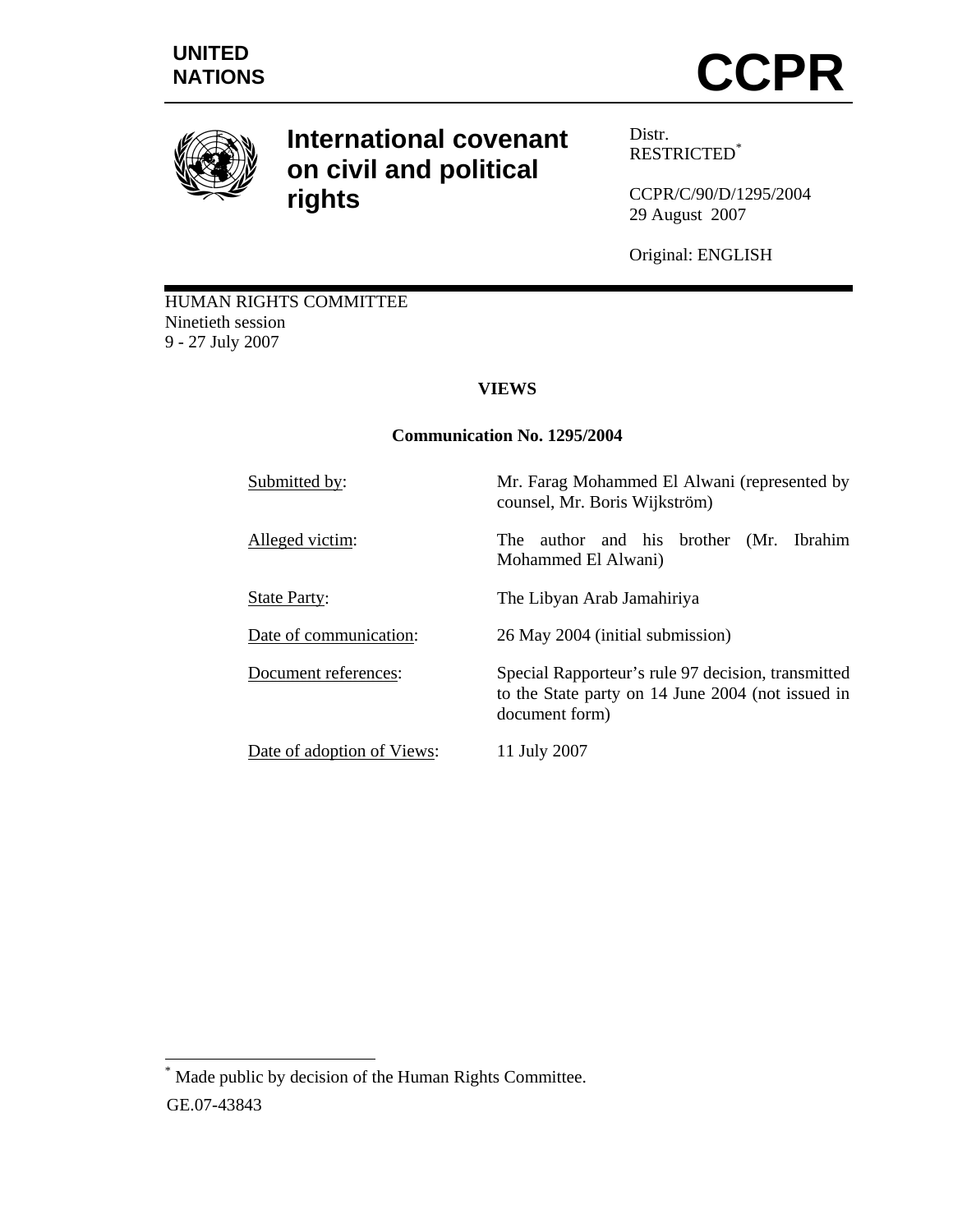*Subject matter:* Disappearance, detention incommunicado, death in prison

 *Procedural issues:* None

 *Substantive issues:* Right to life, prohibition of torture and cruel, inhuman or degrading treatment or punishment; right to liberty and security of person; arbitrary arrest and detention; respect for the inherent dignity of the human person; right to recognition before the law

 *Articles of the Covenant:* 6, 7, 9, paragraphs 1 to 5, 16, 2(3)

 *Articles of the Optional Protocol:* 5, 2 (b)

 On 11 July 2007, the Human Rights Committee adopted the annexed text as the Committee's Views, under article 5, paragraph 4, of the Optional Protocol in respect of communication No. 1295/2004.

#### [ANNEX]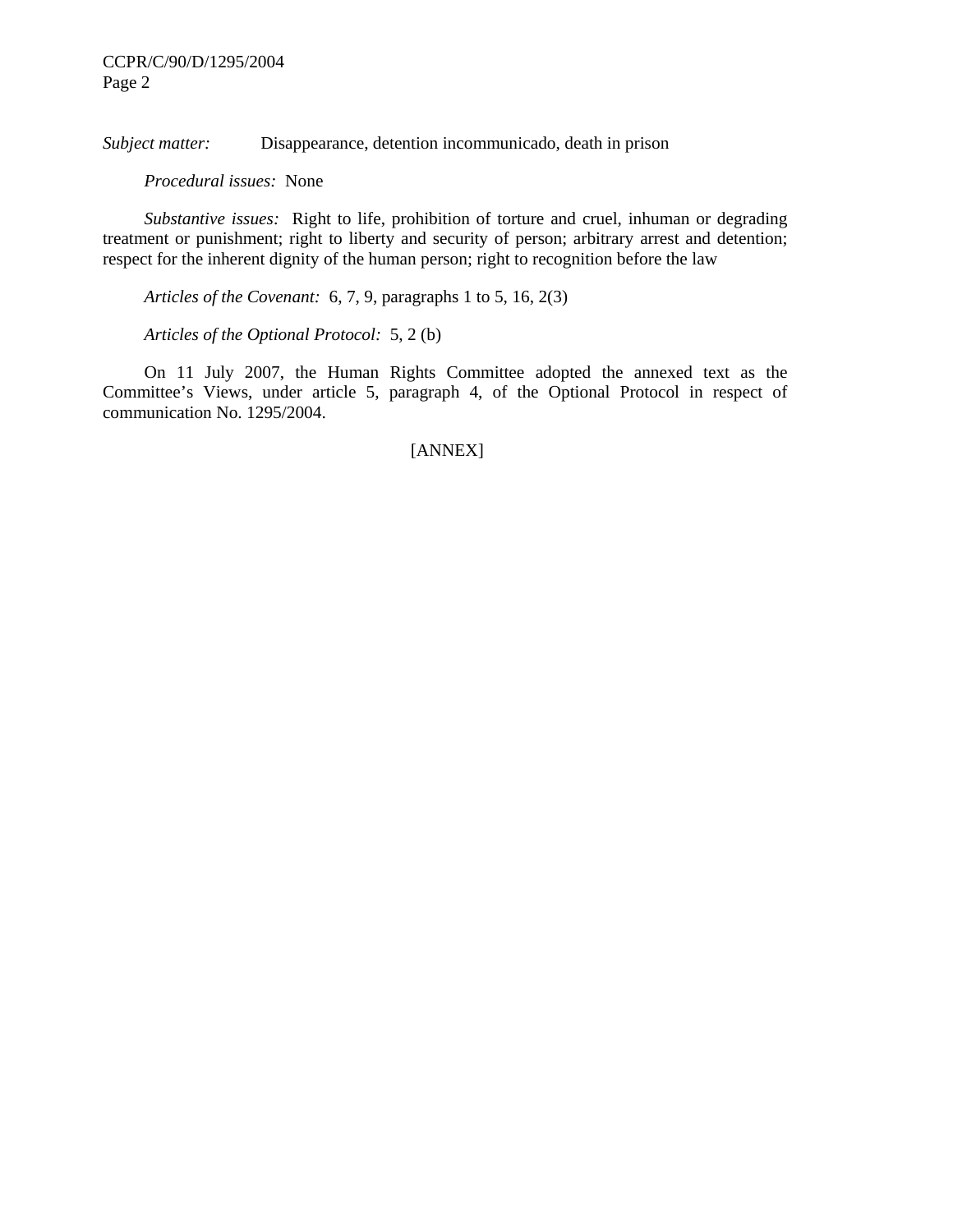#### **ANNEX**

Views of the Human Rights Committee under article 5, paragraph 4, of the Optional Protocol to the International Covenant on Civil and Political rights

Ninetieth session

concerning

#### **Communication No. 1295/2004\*\***

| Submitted by:          | Mr. Farag Mohammed El Alwani (represented by<br>counsel, Mr. Boris Wijkström) |
|------------------------|-------------------------------------------------------------------------------|
| Alleged victim:        | author and his brother (Mr. Ibrahim<br>The<br>Mohammed El Alwani)             |
| <b>State Party:</b>    | The Libyan Arab Jamahiriya                                                    |
| Date of communication: | 26 May 2004 (initial submission)                                              |

 The Human Rights Committee, established under article 28 of the International Covenant on Civil and Political Rights,

Meeting on 11 July 2006,

 Having concluded its consideration of communication No. 1295/2004, submitted to the Human Rights Committee by Mr. Farag Mohammed El Alwani under the Optional Protocol to the International Covenant on Civil and Political Rights,

 Having taken into account all written information made available to it by the author of the communication, and the State party,

Adopts the following:

 $\overline{a}$ 

<sup>\*\*</sup> The following members of the Committee participated in the examination of the present communication: Mr. Abdelfattah Amor, Mr. Prafullachandra Natwarlal Bhagwati, Ms. Christine Chanet, Mr. Yuji Iwasawa, Mr. Edwin Johnson, Mr. Walter Kälin, Mr. Ahmed Tawfik Khalil, Mr. Rajsoomer Lallah, Ms. Zonke Zanele Majodina, Ms. Iulia Antoanella Motoc, Mr. Michael O'Flaherty, Ms. Elisabeth Palm, Mr. José Luis Pérez Sanchez-Cerro, Mr. Rafael Rivas Posada, Sir Nigel Rodley, Mr. Ivan Shearer and Ms. Ruth Wedgwood.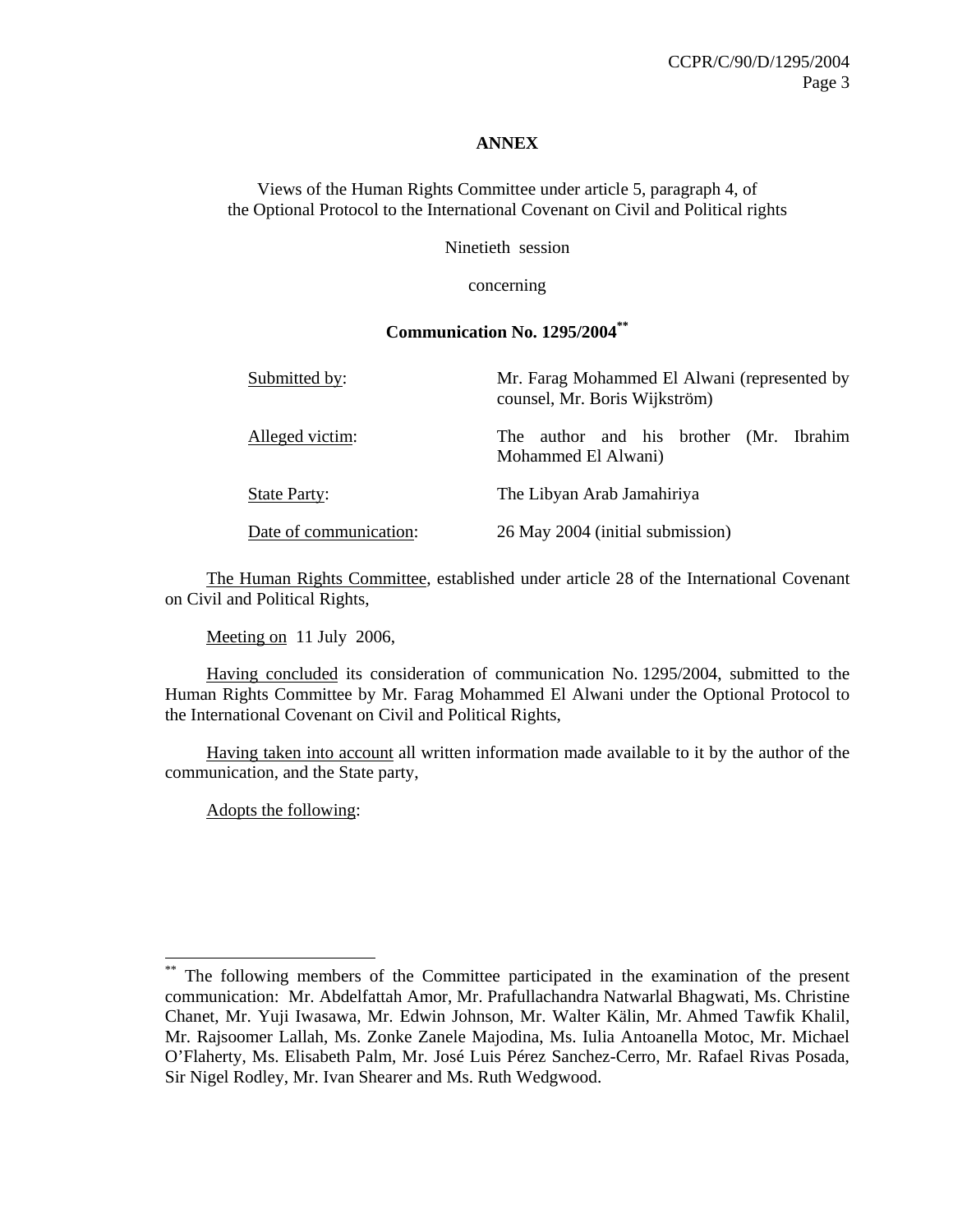## **Views under article 5, paragraph 4, of the Optional Protocol**

1. The author of the communication is Mr. Farag Mohammed El Alwani, a Libyan citizen, currently residing in Switzerland, who is acting on his own behalf and on behalf of his deceased brother, Mr. Ibrahim Mohammed El Alwani, a Libyan citizen. The author claims that his brother is a victim of violations by the Libyan Arab Jamahiriya of his rights under article 6; article 7; article 9, paragraphs 1, 2, 3 and 4; and article 10, paragraph 1, read in conjunction with article 2, paragraph 3, of the International Covenant on Civil and Political Rights and that he himself is a victim of violations by the Libyan Arab Jamahiriya of his rights under article 7 of the Covenant. He is represented by counsel. The Covenant and the Optional Protocol entered into force for the State party on 23 March 1976 and 16 August 1989, respectively.

### **The facts as submitted by the author**

2.1 The author witnessed his brother's arrest on 27 July 1995, at approximately 3 a.m., by between five and seven plain-cloth members of the Al Bida branch of the internal security forces. They did not present an arrest warrant nor state the reasons for his arrest. When the author protested against his brother's arrest, he was also arrested and detained for three days.

2.2 The author's brother was taken to the Benghazi Internal Security Compound, from where he was reportedly transferred to Tripoli, presumably to the Ain-Zara prison and later to Abu Salim prison, as was standard procedure in cases concerning political opponents. The author's family did not receive any information on his brother's whereabouts, the charges against him, or any legal proceedings initiated against him. On several occasions, they were denied access by the prison authorities, who neither confirmed nor denied the arrest of the author's brother and merely told his family to go away.

2.3 In June 1996, the author's family heard rumours of a mutiny at Abu Salim prison, where according to a former detainee, the author's brother was detained on charges of membership in a banned Islamic group. Reportedly, the mutiny was violently repressed, resulting in the killing of hundreds of prisoners.

2.4 In July 2002, the police informed the author's family that his brother had died, without giving reasons. In 2003, the author's family received a death certificate confirming that the author's brother had died in a Tripoli prison, without indicating the cause of his death. The body of the deceased was never returned to his family, nor was the location of his burial site disclosed to them.

# **The Complaint**

3.1 On admissibility, the author submits that the same matter is not being examined by another procedure of international investigation or settlement. As regards exhaustion of domestic remedies, he argues that there are no effective remedies in Libya for cases of alleged human rights violations concerning political opponents. He refers to the Committee's Concluding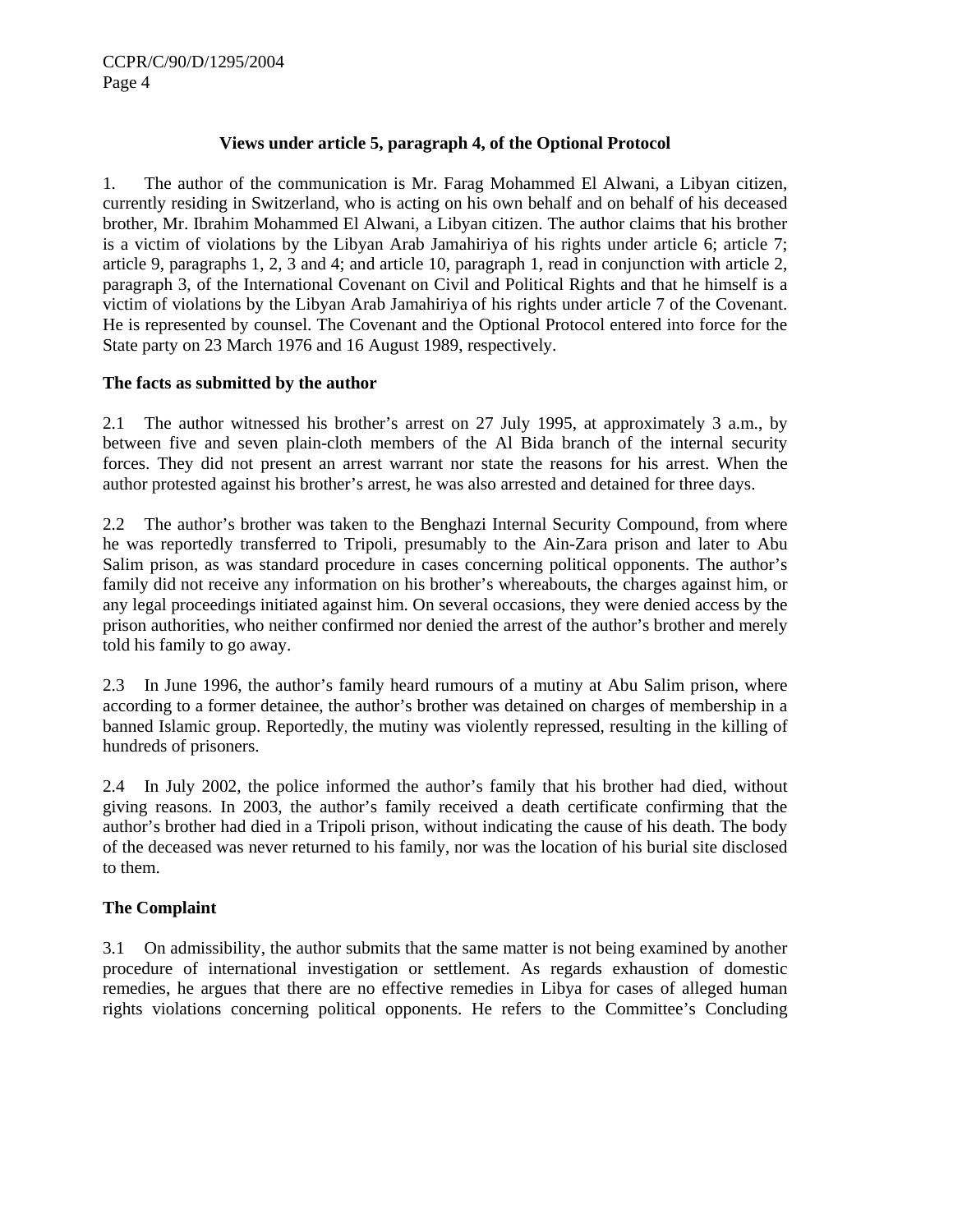Observations on the Libyan Arab Jamahiriya of 6 November 1998<sup>1</sup> and to an Amnesty International report<sup>2</sup>, which expressed concern about the lack of independence of the judiciary in the State party. Lastly, the author submits that his family feared reprisals by the police and did not dare to avail itself of official remedies, while the unofficial remedies used were unsuccessful.

3.2 The author claims that the authorities' failure to take appropriate measures to protect his brother's life while he was in custody, and to investigate his death, amounts to a violation of article  $6^3$ .

3.3 He claims that the presumed length of his brother's *incommunicado* detention, lasting from his arrest on 25 July 1995 until the riot at Abu Salim prison in June 1996, was in violation of article 7 and article 10, paragraph  $1^4$ .

3.4 The author argues that his brother's arrest without a warrant, the failure by the police to inform him of the charges against him and to bring him promptly before a judge, as well as the absence of any means to challenge the legality of his detention, violated article 9, paragraphs 1, 2, 3 and 4

3.5 By reference to the Committee's jurisprudence<sup>5</sup>, the author submits that the authorities' refusal to inform him of his brother's whereabouts, their failure to notify him of his death for several years, to disclose the cause of his death and to return his body for burial amounts to a violation of article 7, read in conjunction with article 2, paragraph 3, in his own respect.

3.6 The author argues that the lack of an effective remedy to challenge the legality of his brother's detention, the State party's failure to compensate his family and to return his brother's body and to inform his family of the location where he is buried also violated article 2, paragraph 3.

#### **State party's failure to cooperate**

4. By Notes Verbales of 26 May 2004, 16 February and 18 November 2005 and 28 July 2006, the State party was requested to submit information on the admissibility and merits of the communication. The Committee notes that this information has not been received. The

<sup>&</sup>lt;sup>1</sup> The author quotes from the observations of the Human Rights Committee on the Libyan Arab Jamahiriya, 6 November 1998, UN Doc. CCPR/C/79/Add.101, at paragraph 14.

<sup>&</sup>lt;sup>2</sup> Reference is made to Amnesty International, Libya: Time to make human rights a reality, 27 April 2004, AI Index: MDE 19/002/2004, at pp. 13-17 and 27-29.

<sup>&</sup>lt;sup>3</sup> The author refers to Communication No. 84/1981, *Dermit Barbato v. Uruguay*, Views adopted on 21 October 1982, paragraph 10 (a); Communications No. 950/2000, *Sarma v. Sri Lanka*, Views adopted on 16 July 2003, paragraph 11; Communications No. 449/1991, *Mojica v. Dominican Republic*, Views adopted on 15 July 1994, paragraph 7; Communications No. 161/1991, *Rubio Herrera v. Colombia*, Views adopted on 2 November 1987, paragraph 11.

<sup>4</sup> Reference is made to Communication No. 440/1990, *El-Megreisi v. Libyan Arab Jamahiriya*, Views adopted on 23 March 1994, paragraph 5.4.

<sup>5</sup> The author refers to Communications Nos. 886/1999, *Schedko v. Belarus*, Views adopted on 3 May 2003, paragraph 10.2 and 887/1999, *Staselovich v. Belarus*, Views adopted on 3 April 2003, paragraph 9.2.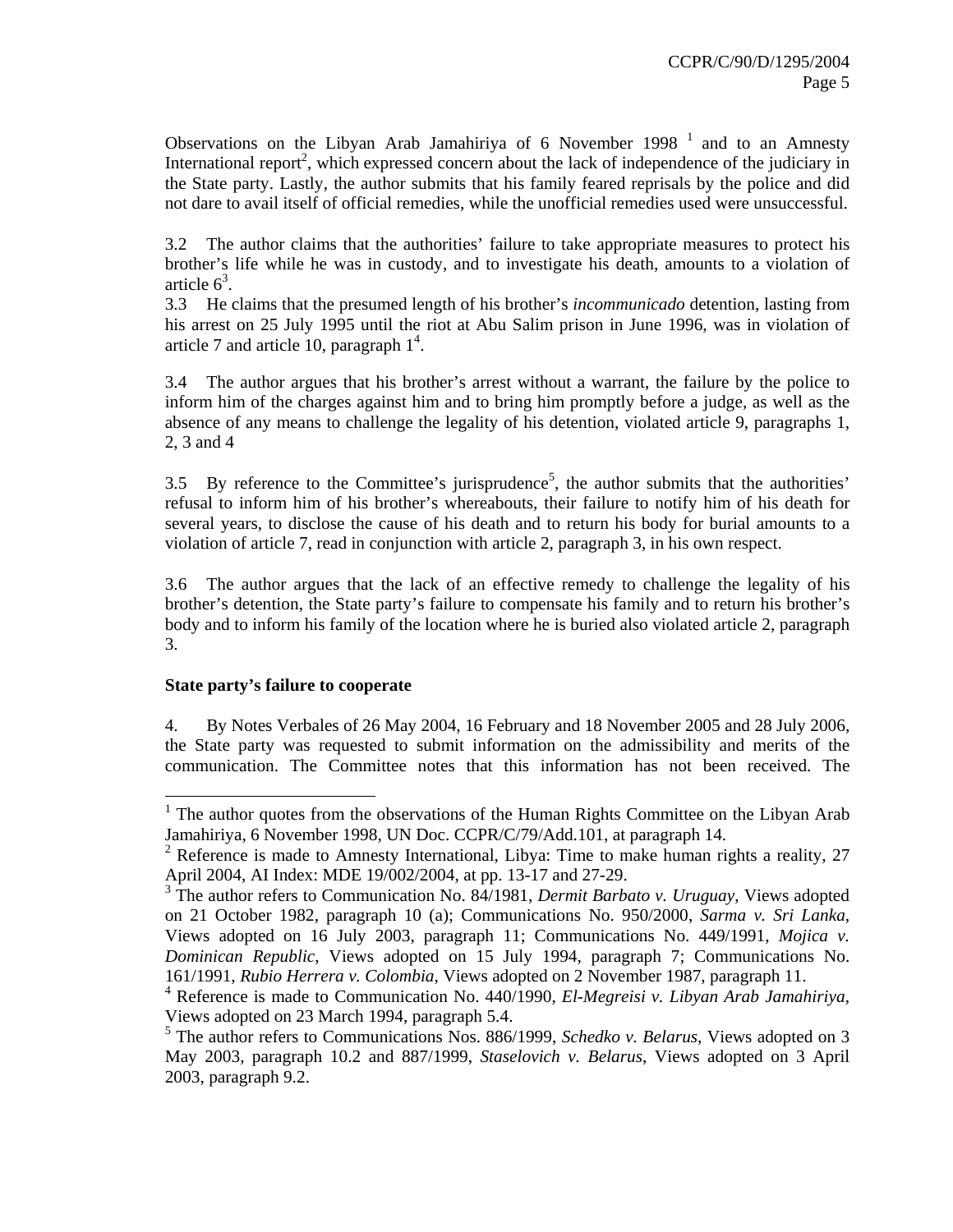Committee regrets the State party's failure to provide any information with regard to the admissibility or substance of the author's claims. It recalls that under the Optional Protocol, the State party concerned is required to submit to the Committee written explanations or statements clarifying the matter and the remedy, if any, that it may have taken. In the absence of a reply from the State party, due weight must be given to the author's allegations, to the extent that these have been properly substantiated.<sup>6</sup>

## **Issues and proceedings before the Committee**

# **Consideration of admissibility**

5.1 Before considering any claim contained in a communication, the Human Rights Committee must, in accordance with rule 93 of its rules of procedure, decide whether or not the communication is admissible under the Optional Protocol to the Covenant.

5.2 As to exhaustion of domestic remedies, the Committee reiterates its concern that in spite of three reminders addressed to the State party no information or observations on the admissibility or merits of the communication have been received from the State party. In the circumstances, the Committee finds that it is not precluded from considering the communication under article 5, paragraph 2 (b), of the Optional Protocol. The Committee finds no other reason to consider this communication inadmissible and thus proceeds to its consideration on the merits.

### **Consideration of the merits**

6.1 The Human Rights Committee has considered the present communication in the light of all the information made available to it by the parties, in accordance with article 5, paragraph 1, of the Optional Protocol.

6.2 The Committee recalls the definition of enforced disappearance in article 7, paragraph 2(i), of the Rome Statute of the International Criminal Court: "Enforced disappearance of persons means the arrest, detention or abduction of persons by, or with the authorization, support or acquiescence of, a State or a political organization, followed by a refusal to acknowledge that deprivation of freedom or to give information on the fate or whereabouts of those persons, with the intention of removing them from the protection of the law for a prolonged period of time." Any act leading to such disappearance constitutes a violation of many of the rights enshrined in the Covenant, including the right to liberty and security of the person (article 9), the right not to be subjected to torture or to cruel, inhuman or degrading treatment or punishment (article 7), and the right of all persons deprived of their liberty to be treated with humanity and with respect for the inherent dignity of the human person (article10). It also violates or constitutes a grave threat to the right to life (article 6).<sup>7</sup> In the present case, the author invokes articles 7, 9, and 10, paragraph 1.

 6 See Committee's jurisprudence: Communication No. 1208/2003, *Kurbonov v. Tajik*istan, Views adopted on 16 March 2006, and Communication No. 760/1997, *J.G.A. Diergaardt et al. v Namibia,* Views adopted on 25 July 2000, paragraph 10.2

<sup>7</sup> Cf communication No. 950/2000, *Sarma v. Sri Lanka*, Views adopted on 31 July 2003, para. 9.3.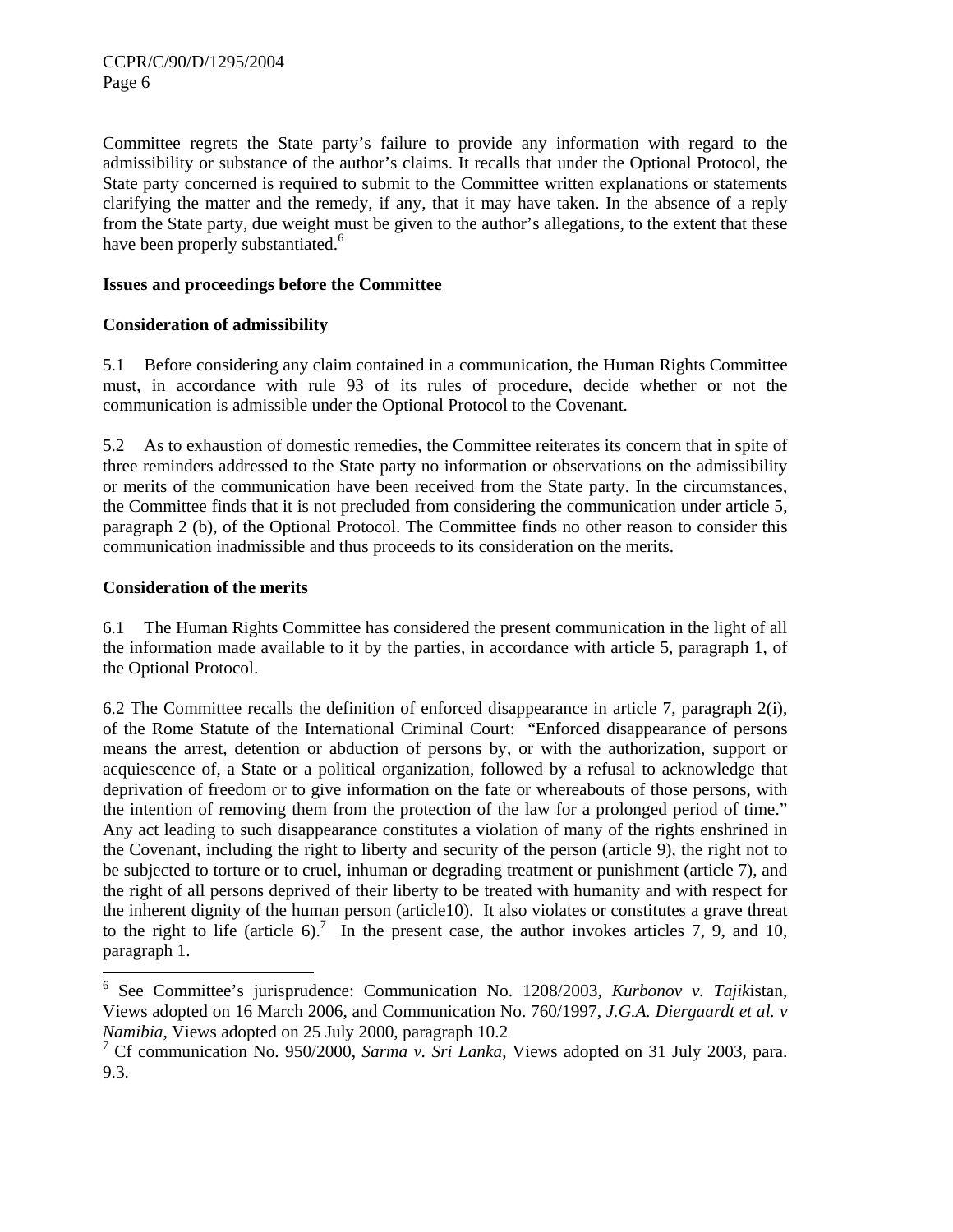6.3 The Committee notes that the State party has provided no response to the author's allegations. It reaffirms that the burden of proof cannot rest on the author of the communication alone, especially considering that the author and the State party do not always have equal access to the evidence and frequently the State party alone has the relevant information. It is implicit in article 4, paragraph 2 of the Optional Protocol that the State party has the duty to investigate in good faith all allegations of violations of the Covenant made against it and its representatives and to furnish to the Committee the information available to it. In cases where the allegations are corroborated by credible evidence submitted by the author and where further clarification depends on information exclusively in the hands of the State party, the Committee may consider the author's allegations adequately substantiated in the absence of satisfactory evidence or explanations to the contrary presented by the State party. In the present case, counsel has informed the Committee that a former detainee of the prison at which the author's brother was reported to have been detained corroborated the latter's detention and stated that the author's brother was detained for charges of membership in a banned Islamic group.

6.4 With respect to the claim under article 9, in light of the State party's failure to provide any information on the admissibility and merits of this communication, due weight must be given to the information provided by the author. The Committee bases its assessment on the following undisputed facts: that the author's brother was arbitrarily arrested and detained on 27 July 1995; that he was not informed of the charges against him; was not brought promptly before a judge; and was denied an opportunity to challenge the legality of his detention. The Committee recalls that incommunicado detention as such may violate article 9 and notes the author's claim that his brother was held in incommunicado detention from July 1995 until June 1996. For these reasons, and in the absence of adequate explanations on this point from the State party, the Committee is of the opinion that the author's brother was subjected to arbitrary arrest and detention, contrary to article 9 of the Covenant.

6.5 As to the alleged violation of article 7 of the Covenant, the Committee recognizes the degree of suffering involved in being held indefinitely without contact with the outside world. It recalls its general comment No. 20, on article 7, which recommends that States parties should make provision against detention incommunicado. In the circumstances, the Committee concludes that the disappearance of the author's brother, preventing him from any contact with his family or the outside world, constitutes a violation of article 7 of the Covenant.<sup>8</sup> Further, the circumstances surrounding the disappearance of the author's brother and the testimony that the brother was tortured strongly suggest that the brother was so treated. The Committee has received nothing from the State party to dispel or counter such an inference. The Committee concludes that the treatment of the authors' brother amounts to a violation of article 7.<sup>9</sup>

 $\overline{a}$ 

<sup>8</sup> Communications Nos. 540/1993, *Celis Laureano v. Peru*, Views adopted on 25 March 1996, para. 8.5; 458/1991, *Mukong v. Cameroon*, Views adopted on 24 July 1994, para. 9.4.

<sup>9</sup> Communications Nos. 449/1991, *Mójica v. Dominican Republic*, Views adopted on 10 August 1994, para. 5.7; 1196/2003, *Boucherf v. Algeria*, Views adopted on 30 March 2006, para. 9.6.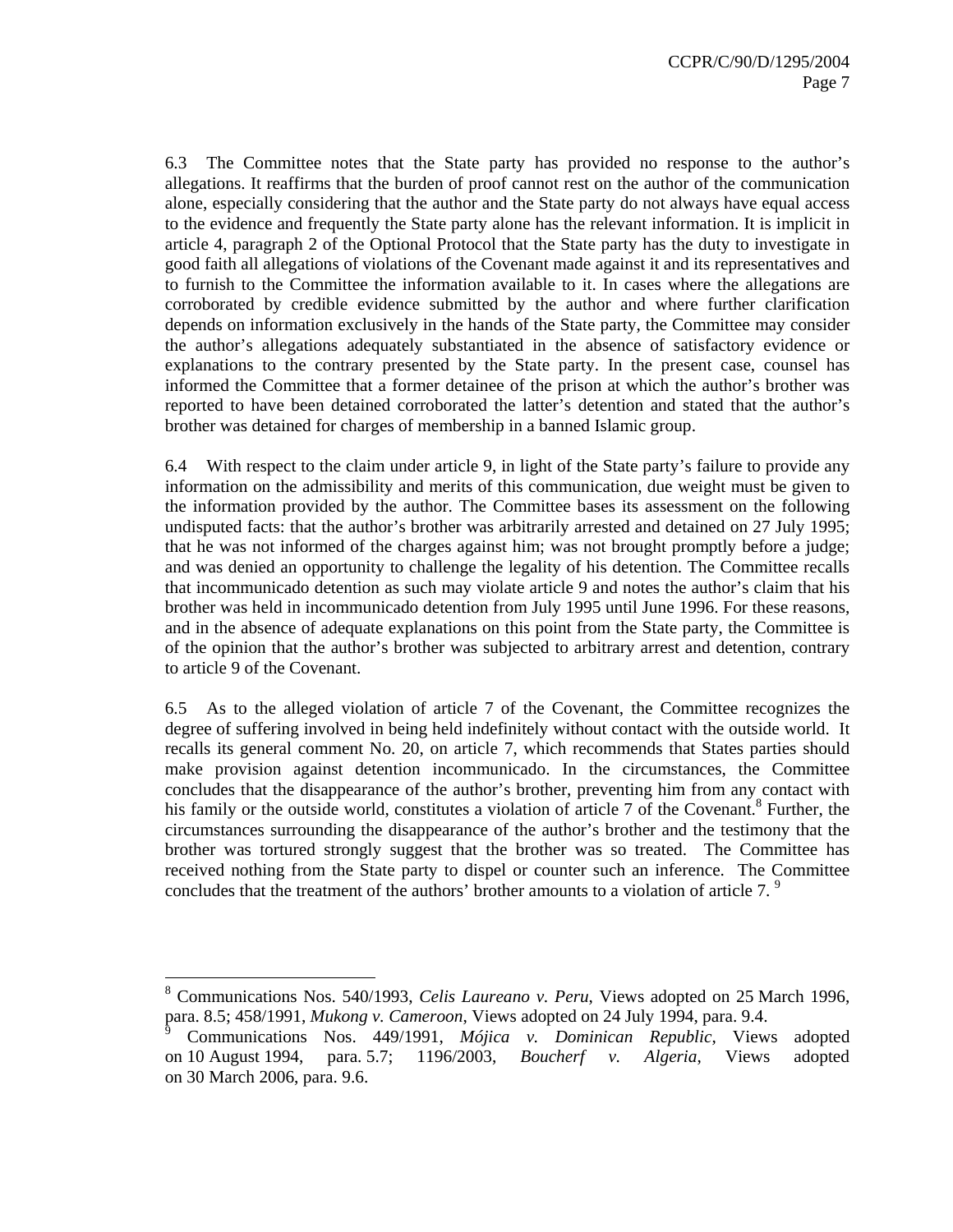6.6 The Committee also notes the anguish and distress caused to the author by his brother's disappearance and subsequent death. Consequently, it finds that the facts before it reveal a violation of article 7 of the Covenant with regard to the author himself.<sup>10</sup>

6.7 With respect to the alleged violation of article 6, paragraph 1, the Committee recalls its General Comment 6 on article 6, which states, *inter alia*, that "The protection against arbitrary deprivation of life which is explicitly required by the third sentence of article 6 (1) is of paramount importance. The Committee considers that States parties should take measures not only to prevent and punish deprivation of life by criminal acts, but also to prevent arbitrary killing by their own security forces. The deprivation of life by the authorities of the State is a matter of the utmost gravity. Therefore, the law must strictly control and limit the circumstances in which a person may be deprived of his life by such authorities."

6.8 The Committee observes that sometime in 2003, the author was provided with his brother's death certificate, without any explanation of the exact date, cause or whereabouts of his death or any information on investigations undertaken by the State party. In addition, the State party has not denied that the disappearance and subsequent death of the author's brother was caused by individuals belonging to the Government's security forces. In the circumstances, the Committee finds that the right to life enshrined in article 6 has been violated by the State party.

6.9 The authors have invoked article 2, paragraph 3, of the Covenant, which requires States parties to ensure that individuals have accessible, effective and enforceable remedies to uphold the rights enshrined in the Covenant. The Committee attaches importance to States parties' establishment of appropriate judicial and administrative mechanisms for addressing alleged violations of rights under domestic law. It refers to its general comment No.  $31<sup>11</sup>$ , which states that failure by a State party to investigate allegations of violations could in and of itself give rise to a separate breach of the Covenant. In the present case, the information before it indicates that neither the author nor his brother had access to such effective remedies, and the Committee concludes that the facts before it disclose a violation of article 2, paragraph 3, of the Covenant, read in conjunction with article 6, article 7, and article 9 with respect to the author's brother; and a violation of article 2, paragraph 3, read in conjunction with article 7 of the Covenant with respect to the author himself.

7. The Human Rights Committee, acting under article 5, paragraph 4, of the Optional Protocol to the International Covenant on Civil and Political Rights, is of the view that the facts before it reveal violations by the State party of article 6; article 7; and article 9 of the Covenant, and article 2, paragraph 3, read in conjunction with article 6, article 7, and article 9 in respect of the author's brother, and of article 7 and article 2, paragraph 3, of the Covenant read in conjunction with article 7 in respect of the author himself.

8. In accordance with article 2, paragraph 3, of the Covenant, the State party is under an obligation to provide the author with an effective remedy, including a thorough and effective

l

<sup>10</sup> Communications Nos. 107/1981, *Elena Quinteros Almeida v. Uruguay*, Views adopted on 21 July 1983, para. 14; 950/2000, *Sarma v. Sri Lanka*, Views adopted on 31 July 2003, para. 9.5.

 $11$  Para. 15.